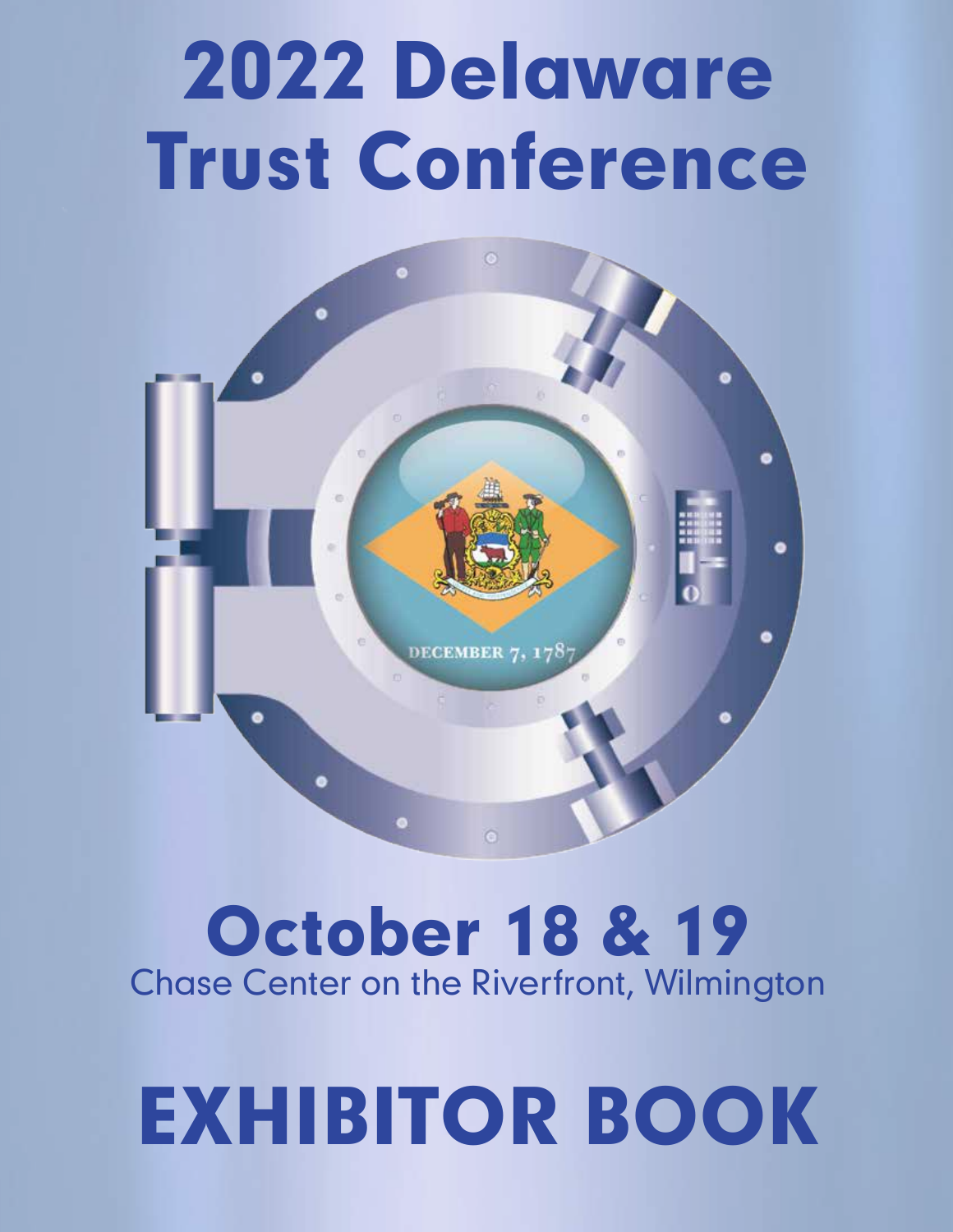The 2022 Delaware Trust Conference provides attendees with the information and strategies to take advantage of the unique Delaware trusts atmosphere. Make sure that your company is represented at the 17<sup>th</sup> annual edition of this unique event. Exhibition space is available to reach attendees including:

- **• Trust Professionals**
- **• Portfolio Managers**
- **• Financial Advisors**
- **• Attorneys**
- **• CPAs**
- **• CTFAs**
- **• Wealth & Asset Management Executives**
- **• Executive Trust Officers**
- **• Investment Officers**
- **• Investment Managers**
- **• Trust Department Managers**

A total of 20 booths are available. We anticipate between 500 and 550 attendees. Don't miss this premiere opportunity to prominently display your services to the elite Delaware trust industry.

Show Exhibit Booth Includes:

- **• 10 x 8 Exhibit Booth with Pipe, Drape and Side Rails**
- **• Identification sign, 6' table with cover, 2 chairs**
- **• Two complimentary two-day registrations to conference**
- **• Attendee registration list including names and contact information**
- **• Recognition in the Conference program**
- **• Recognition in the Fall 2022 issue of** *Delaware Banker* **magazine**

Limited access exhibitor badges are available for booth workers at \$225 for Members or \$450 for Non-Members. Badges provide access to exhibit hall only and include all breaks, Tuesday's luncheon and Tuesday's reception.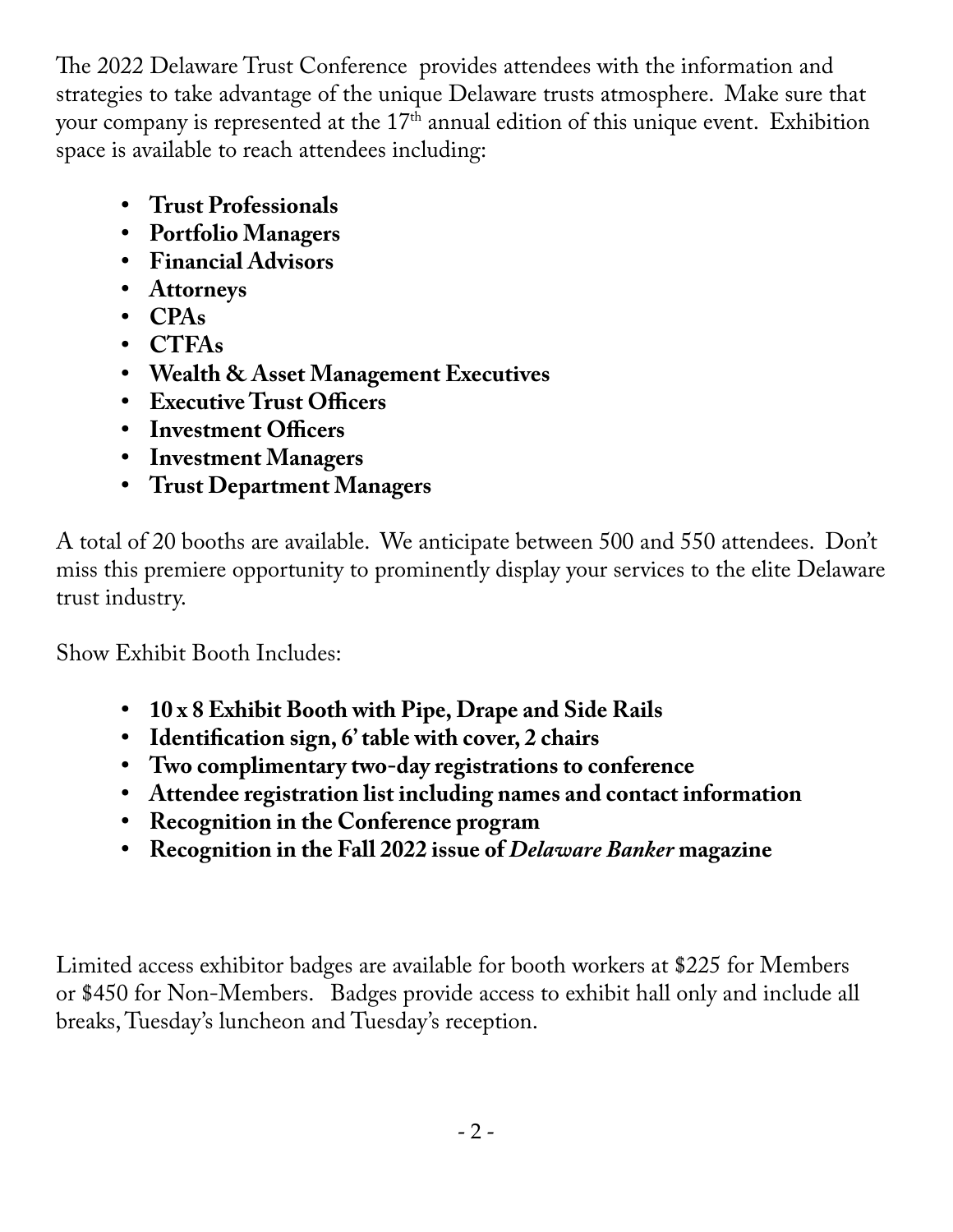## **2022 Delaware Trust Conference - Exhibitor Fees**

**Delaware Bankers Association Member Price: \$2,595 (Includes Two Complimentary Two-Day Registrations) Two booths: \$5,000 (includes four complimentary registrations)**

> **Sponsor Discount (by level) Bronze Sponsor 10% Discount: \$2335.50 Silver Sponsor 25% Discount: \$1946.25 Gold Sponsor 50% Discount: \$1297.50 Diamond Sponsor: Included with Sponsorship Platinum Sponsor: Included with Sponsorship**

### **Non-Member Price: \$3,595 (Includes Two Complimentary Two-Day Registrations)**

**Sponsor Discount (by level) Bronze Sponsor 10% Discount: \$3235.50 Silver Sponsor 25% Discount: \$2696.25 Gold Sponsor 50% Discount: \$1797.50 Diamond Sponsor: Included with Sponsorship**

**See page 5 for more information on the advantages of Delaware Trust Conference sponsorship and DBA Associate Membership.**

## **Booth Space Location**

**Booth space is assigned at the discretion of the Association in accordance with the stated priority in consideration of the following criteria:** 

**1) DBA Membership**

**2) Number of booths at prior Delaware Trust Conferences**

**3) Sponsorship/Attendance DBA events**

**4) Advertisements in DBA media publications**

**Booth assignments begin on July 29. Booth payment is due in full by July 29 in order to be included in the booth assignment priority system. After July 29, booth assignments are on a firstcome, first-served basis.**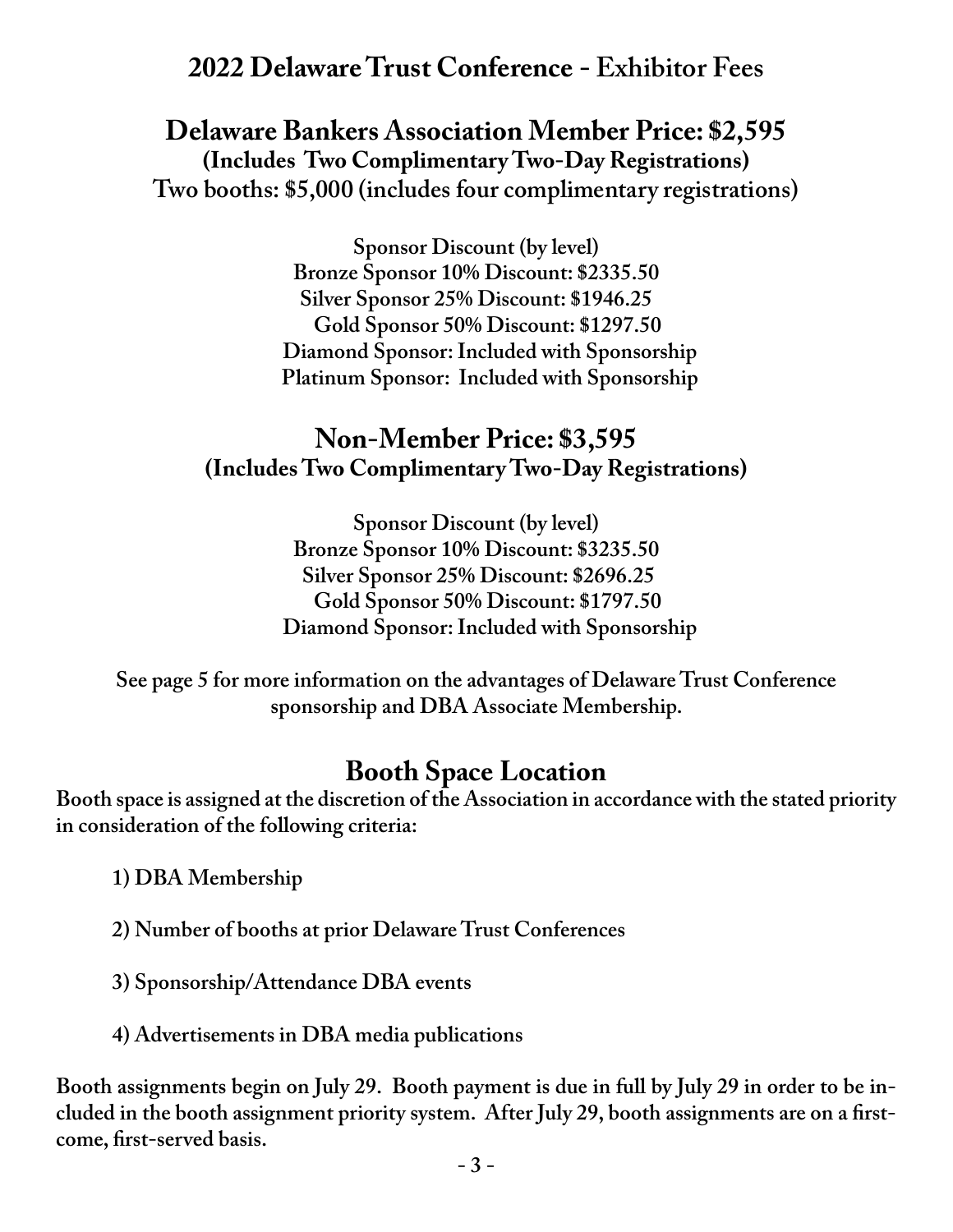## **2022 Delaware Trust Conference Exhibit Schedule**

Exhibitor Set-up : Monday, October 17<sup>th</sup> 2:00 p.m. – 8:00 p.m.

**Exhibit Hours**

**Tuesday, October 18th**

 **7:45 a.m. – 8:30 a.m. – Continental Breakfast with Exhibitors 10:00 a.m. – 10:20 a.m. – Welcome and Break with Exhibitors 11:50 a.m. – Noon – Break with Exhibitors 12:00 p.m. - 12:45 p.m. - Lunch 1:45 p.m. - 2:00 p.m. – Break with Exhibitors 3:00 p.m. – 3:15 p.m. – Break with Exhibitors 4:15 p.m. – 4:30 p.m. – Break with Exhibitors 6:00 p.m. – 7:00 p.m. – Reception with Exhibitors**

Wednesday, October 19<sup>th</sup>

 **7:15 a.m. – 8:00 a.m. – Continental Breakfast with Exhibitors 9:30 a.m. – 9:45 a.m. – Break with Exhibitors 10:45 a.m. – 11:00 a.m. – Break with Exhibitors 12:00 p.m. – 1:00 p.m. – Lunch 2:00 p.m. – 2:15 p.m. – Break with Exhibitors 3:15p.m. – 3:30 p.m. – Break with Exhibitors**

**Exhibitor Dismantle: Wednesday, October 19th – 3:30 p.m. – 7:00 p.m.**

**For Exhibit/Sponsorship Questions or for a Reservation Agreement/Contract for Exhibit Space please contact Corinne Stayton email: corinne.stayton@debankers.com 302-678-8600**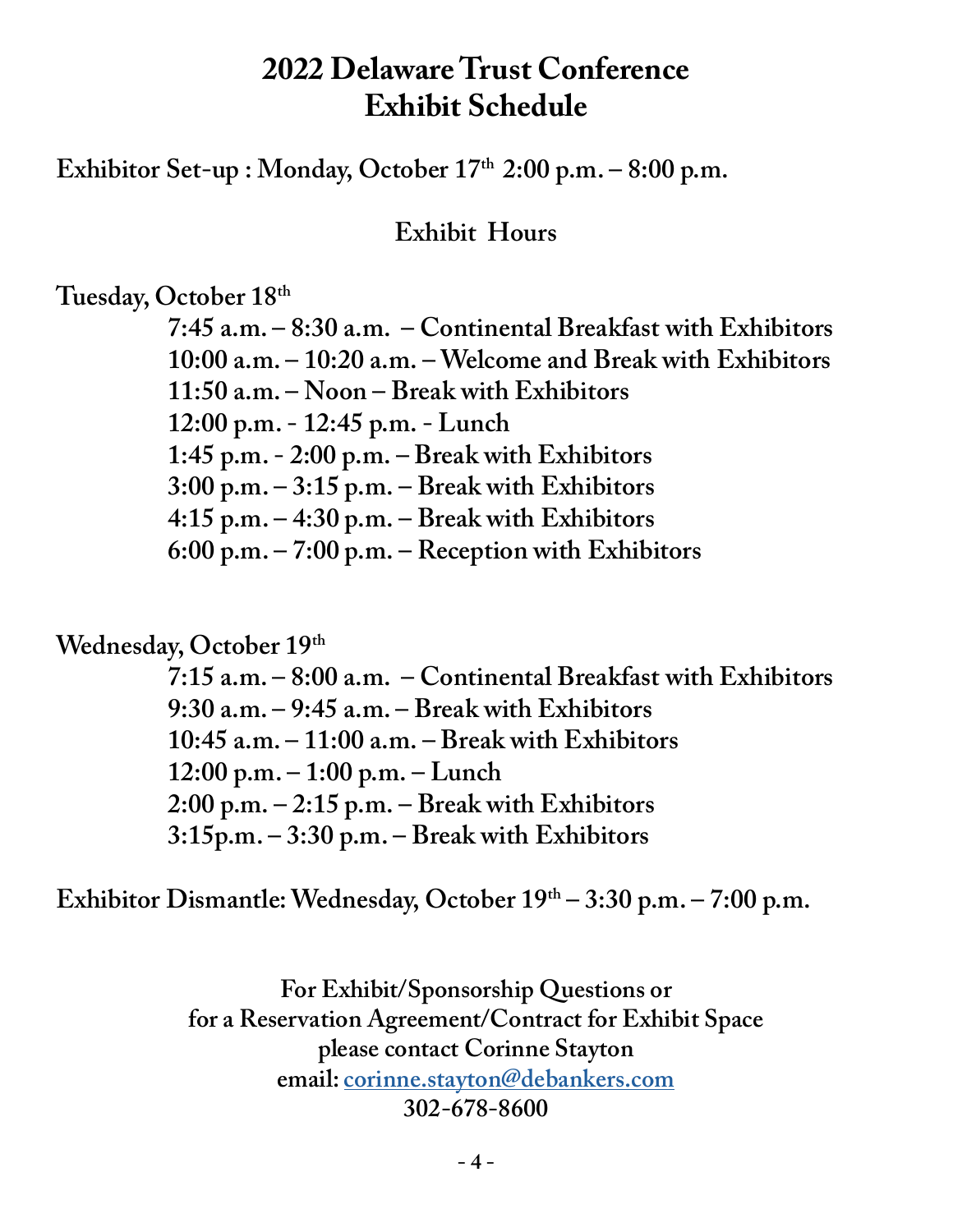## **2022 Delaware Trust Conference Sponsorship Information**

**Add to your visibility with a sponsorship. All sponsors will receive the basic package including: recognition on conference signs and in conference materials; the contact list for all attendees; and recognition in the Fall '22 issue of Delaware Banker magazine. Sponsorship opportunities are available on a "first come, first served" basis in the following categories, with the following added benefits:**

**Platinum (one available) - \$13,000 (receive the basic package detailed above, plus three free registrations, four half-priced registrations\*, Free exhibition space, 1 full-page ad in the Fall '22 issue of Delaware Banker, and may introduce one guest speaker)**

**Diamond - \$9,500 (receive the basic package detailed above, plus two free registrations and three halfpriced registrations\*, Free exhibition space, 1 full-page ad in the Fall '22 issue of Delaware Banker).**

**Gold - \$6,500 (receive the basic package detailed above, plus one free full registration, 2 half-priced registrations\*, 50% discount on exhibition space, 1 half-page ad in the Fall '22 issue of Delaware Banker)**

**Silver - \$3,250 (receive the basic package detailed above, plus two half-priced registrations\*, 25% discount on exhibition space, and 1 quarter-page ad in the Fall '22 issue of Delaware Banker)**

**Bronze - \$1,900 (receive the basic package which includes: 10% discount on exhibition space; recognition on conference signs and in conference materials; the contact list for all attendees; and, recognition in the Fall '22 issue of Delaware Banker magazine.**

 *\*half registrations may not be combined* 

**Visit** *www.debankers.com* **for more information on sponsorship.**

## **DBA Associate Membership**

**Associate Membership in the Delaware Bankers Association provides significant advantages, beginning with discounted member rates on exhibitor space at the 2022 Delaware Trust Conference. Associate Membership is \$1,200 annually.** 

**Associate Members also enjoy: invitation to exclusive DBA member events; sponsorship opportunities at DBA events; discounted rates on advertising and sponsorship; free subscriptions to Delaware Banker quarterly magazine and DBA Digest weekly electronic newsletter; additional tiered membership discount packages; and more.** 

**For more information on DBA Association Membership please email Margaret Cregan, Vice President of Membership & Education at margaret.cregan@debankers.com, or visit www.debankers.com and click on the "membership" tab.**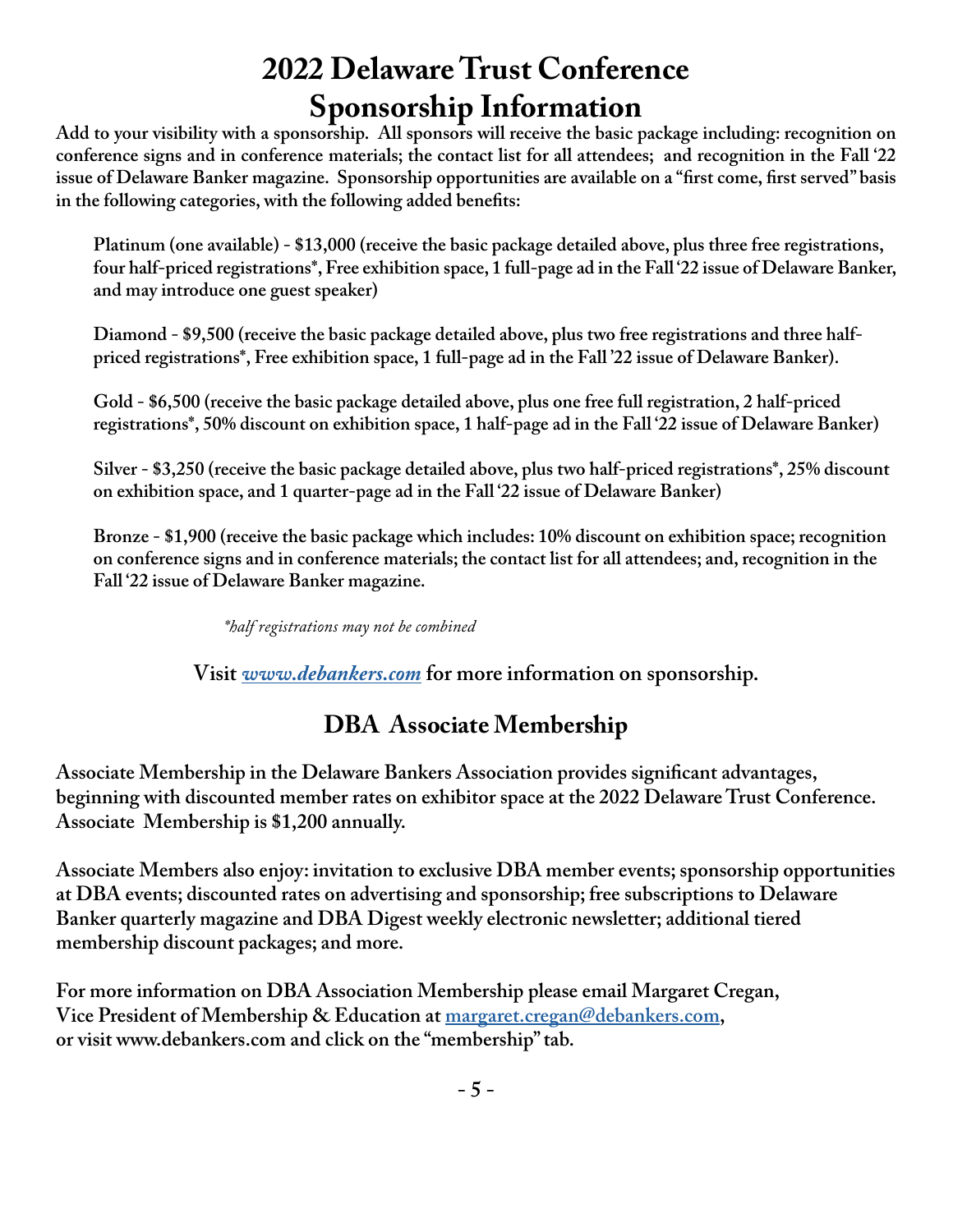## 2022 Delaware Trust Conference Exhibitors

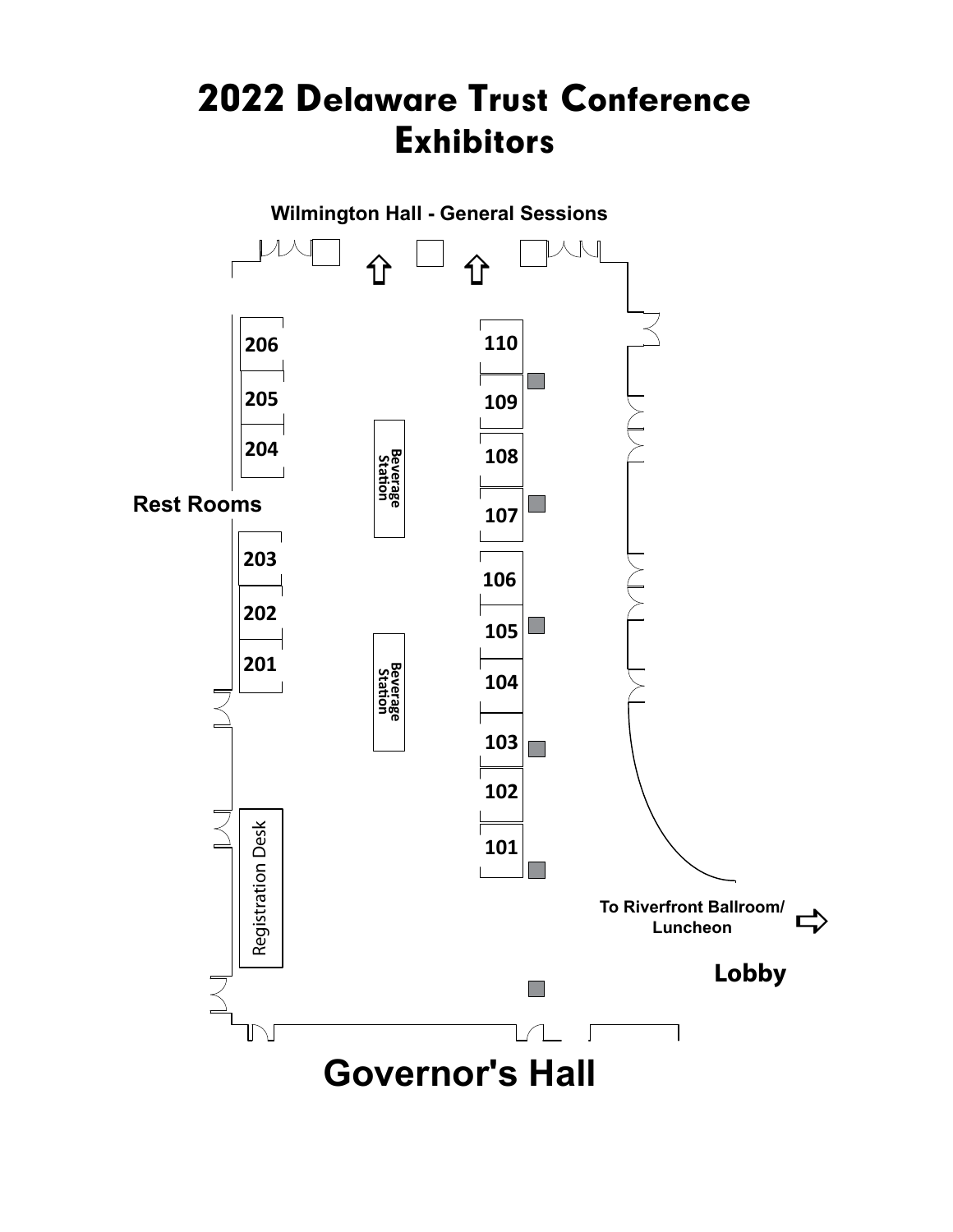

### **Terms and Conditions Agreement/Contract For Exhibit Space 17th Annual Delaware Trust Conference Chase Center On The Riverfront • Wilmington, DE • October 19-20, 2021 October 18, 2021 Exhibit Set-Up Day**

The undersigned (hereinafter referred to as the "Exhibitor") hereby applies for reservation of booth space in the Exhibition sponsored by the Delaware Financial Education Alliance, (hereinafter referred to as the "DFEA") to be held at the Chase Center on the Riverfront (hereinafter referred to as the "Chase Center") for the exhibition of the products or services designated and for no other purpose, subject to the conditions, rules, regulations and requirements hereinafter set forth. The Association reserves the right to approve or refuse all Exhibitors.

Booth space is assigned at the discretion of the DFEA in accordance with the stated priority in consideration of the following criteria: 1) Delaware Bankers Association (DBA) Membership; 2) Number of booths at prior Delaware Trust Conferences; 3) Sponsorships/ Attendance DBA events; and 4) Advertisements in DBA media publications.

The exhibition booth arrangement is shown on the floor plan that has been supplied. Dimensions and location of each booth are believed to be accurate, but only warranted to be approximate. Booths will be assigned and occupied only to the company that signs this Reservation Agreement/Contract for Exhibit Space. No subletting or sharing of booths is permitted. No subsidiaries, distributors, manufacturers, etc., will be permitted to share or in any way to occupy any booth or part of any booth assigned to that exhibitor. Endcap configurations are not allowed.

Booth fees for members are \$2595 per 10 x 8 space reserved. Booth fees for non-members are \$3595 per 10 x 8 space reserved. Booth Assignments begin July 29, 2022. **Booth payment IN FULL is due by July 29, 2022 in order to be included in the Booth Assignment Priority System.** After July 29, 2022, booth assignments are on a first-come, first-served basis.

**Any Exhibitor who cancels booth(s) after July 29, 2022 will forfeit any and all monies paid, unless all booth spaces are resold and show is considered once** 

**again, a sellout. Sellout will occur if all available booth spaces are sold through October 19, 2022. Should sellout occur, refunds for cancelled booth space will be disbursed upon the conclusion of Delaware Trust Conference. All notices of cancellation must be received in writing. All financial obligations to the DFEA for membership dues, advertising, registration fees, etc., must be paid in full before the application for exhibit space will be accepted.**

Only Exhibitors whose executed contracts and full booth payments have been received by July 29, 2022 are guaranteed to be listed in the Exhibitor section of the Conference Program Book. Exhibitors reserving space after July 29, 2022 may be included in Conference Program Book but can only be guaranteed inclusion in the printed addendum to the Exhibitor section of the Conference Program Book if the reservation is received within two weeks of start of conference.

Included in the booth cost are pipe, drape and side rails, one booth identification sign, one 6' table with cover, and 2 chairs. In addition, **two complimentary conference registrations will be included with each 10 x 8 booth rented.** For those wishing to have access only to the exhibit hall for booth workers, the cost for a **limited access exhibitor badge** is \$225 for Delaware Bankers Association members and \$450 for non-members. Limited access exhibitor badge registrations includes activities only in the exhibit hall, it does not include any other activities outside of the exhibit hall. Several food functions will take place in the Exhibit Hall (Tuesday night reception, and breaks on both days). Exhibitors are permitted to purchase four limited access exhibit badges per booth space reserved. Additional workers must be registered at the member or non-member convention registration. NOTE: This document does not constitute a contract until it is accepted and executed by Delaware Financial Education Alliance.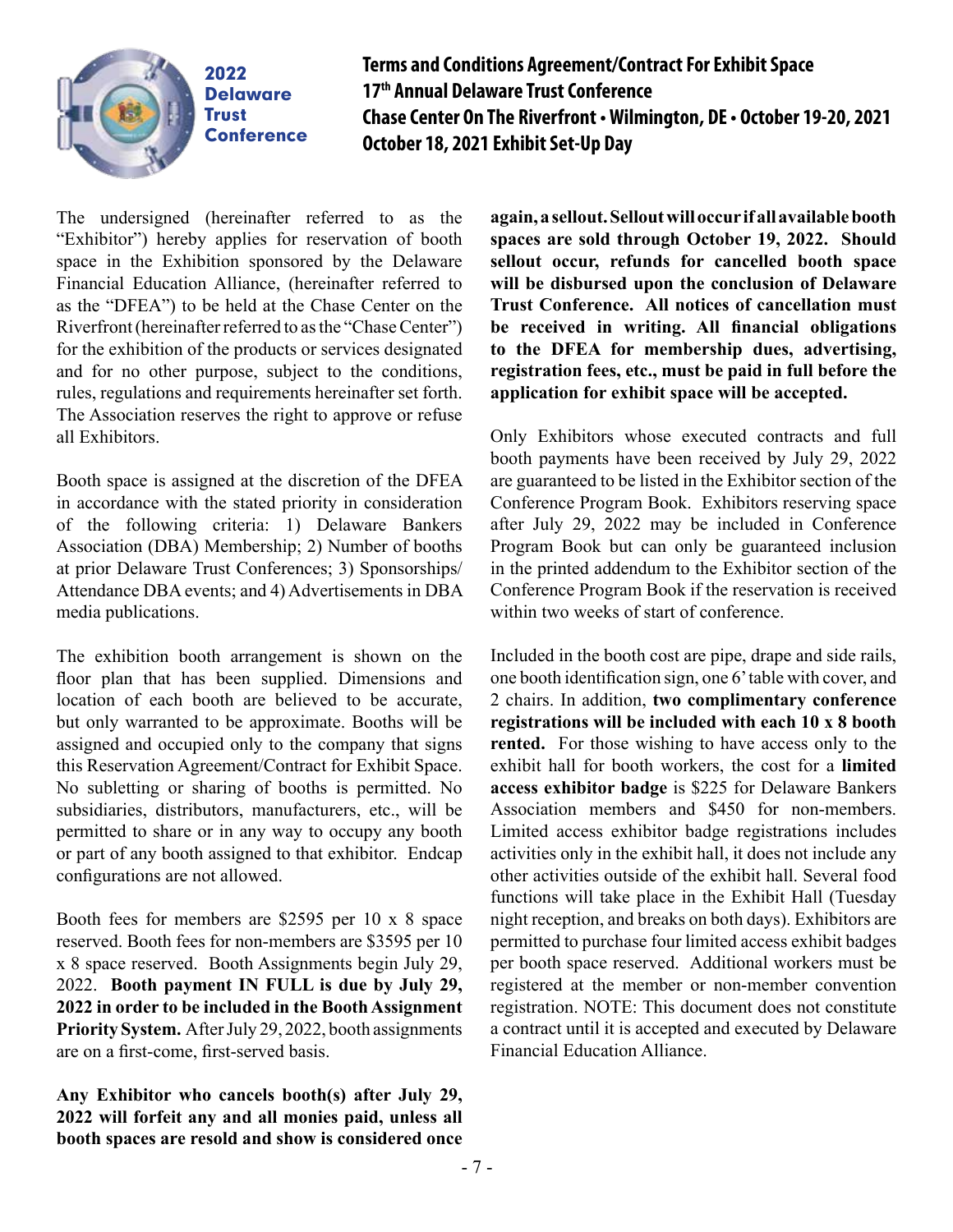#### **GENERAL RESTRICTIONS**

The DFEA reserves the right to approve or refuse all Exhibitors. The distribution of promotional material shall be limited to the confines of the Exhibitor's booth. Exhibitors are prohibited from assigning or subletting a booth or any part of the booth allotted to them except upon written permission from the DFEA. Nor shall they exhibit in their booths any merchandise not part of their own regular products, nor shall they exhibit any advertising or promotional material directly pertaining to such products. The DFEA reserves the right to restrict displays which, because of noise, methods of operation, materials or, for any reason, become objectionable, and to prohibit or remove any displays, which in the opinion of the DFEA, distract from the general character or appearance of the Exhibition. The Exhibitor agrees not to display material or engage in behavior which, in the opinion of the DFEA, is objectionable. Failure to comply with the DFEA's request to remove objectionable material or refrain from objectionable behavior may result in the DFEA ejecting the Exhibitor from the exhibit hall and/or forfeiture of the Exhibitor's right to participate in future exhibitions sponsored by the DFEA. Canvassing or distributing advertising matter outside the Exhibitor's own booth is not permitted. Exhibitors shall restrict their product, personnel and decoration to within the rented booth. All crates, exhibit panels and pallets must at all times be kept away from the walls.

Exhibitors may not bring food or beverage into the facility. Exhibitors may not sell food or beverages. Exhibitors may only give away pre-packaged food such as wrapped candy. Exhibitors wishing to bring samples or giveaways of unpackaged food or beverage items must submit requests in writing to receive special permission; supply a \$1M Certificate of Insurance naming Sodexo and Riverfront Development Corporation of Delaware as insured riders; and have a DE Board of Health temporary permit at their booth. The use of and/or dispensing of alcoholic beverages is prohibited.

#### **DECORATIONS**

Decorations, posters, signs or displays brought into the Chase Center must be approved before the event. Items may not be attached to walls, windows, drapes and/ or columns. The following machines are not permitted: Popcorn, Chocolate Fountains, Peanuts, Snow, Fog or Bubble, and Cotton Candy. No Confetti, Glitter, Silly String may be used in the facility. No open flame décor is permitted. Balloons are permitted only when weighted. Balloons may not be inflated inside of the facility unless by a preferred vendor. Charges will apply if a lift is required to remove any balloons from the ceilings, and if any additional cleaning is required.

There may be no open flames, propane or flammable liquids, explosives or pyrotechnics. Any Exhibitor utilizing an approved heat source (Wick sterno, cassette or induction burners) at their booth is to provide a Fire Extinguisher at the booth.

No animals are permitted with the exception of working Guide/Therapeutic Dogs who must be accompanied by a master.

#### **DISPLAY MATERIAL FREIGHT OR SHIPMENT**

The Chase Center will not accept any shipments of freight or display materials. All display materials should be preshipped to our decorator, who will receive, store your freight or display materials and deliver them to your booth, and ship it back to you OR brought in during exhibitor load-in times. The Chase Center will not receive any freight C.O.D. All items and trash should be removed during load-out times. Items to be shipped out should be handled through our decorator or be pre-arranged for pickup. No items may be pulled, dragged or pushed across the carpet, floors or thresholds. Items must be on wheels. I.E. handcart, dolly or pallet jack. Floor load should not exceed 5,000 lbs. Only approved tape; Gaffer's or Painter's may be used on carpeted areas and tiled floors. No duct tape is allowed in the facility.

Exhibits must stay in their confined spaces, and cannot block or obstruct exit doors, view of exit signage, fire apparatus or fire alarm pull stations. Exhibitor shall use care not to disrupt the flow of traffic in the aisles.

Exhibits must be confined to actual contracted booth space. **Display elements over 3' high must be set back 3' from the aisle.** Raw plywood, cardboard or other structural materials must be painted or appropriately covered. Display materials shall be non-flammable and fire-rated certified. Wood exhibit displays greater than  $\frac{1}{4}$  shall use treated fire-retardant wood. All fabric, canvas, tenting and pipe and drape must be non-flammable and have a label or marking noting such.

Exhibitors may not apply paint, lacquer, adhesives or other coatings, tacking strips to the facility's floors, walls, columns or booths. Electric extension cords and electrical devices not provided by the Chase Center shall be commercial duty with grounded plugs (three-wire UL or FM compliant per NFPA Code 70.) Cords should be contained in the rented booth space and not pose a hazard to attendees. Cords must be approved by Riverfront Audio Visual.

No loud sound displays or flashing light displays are permitted in the building.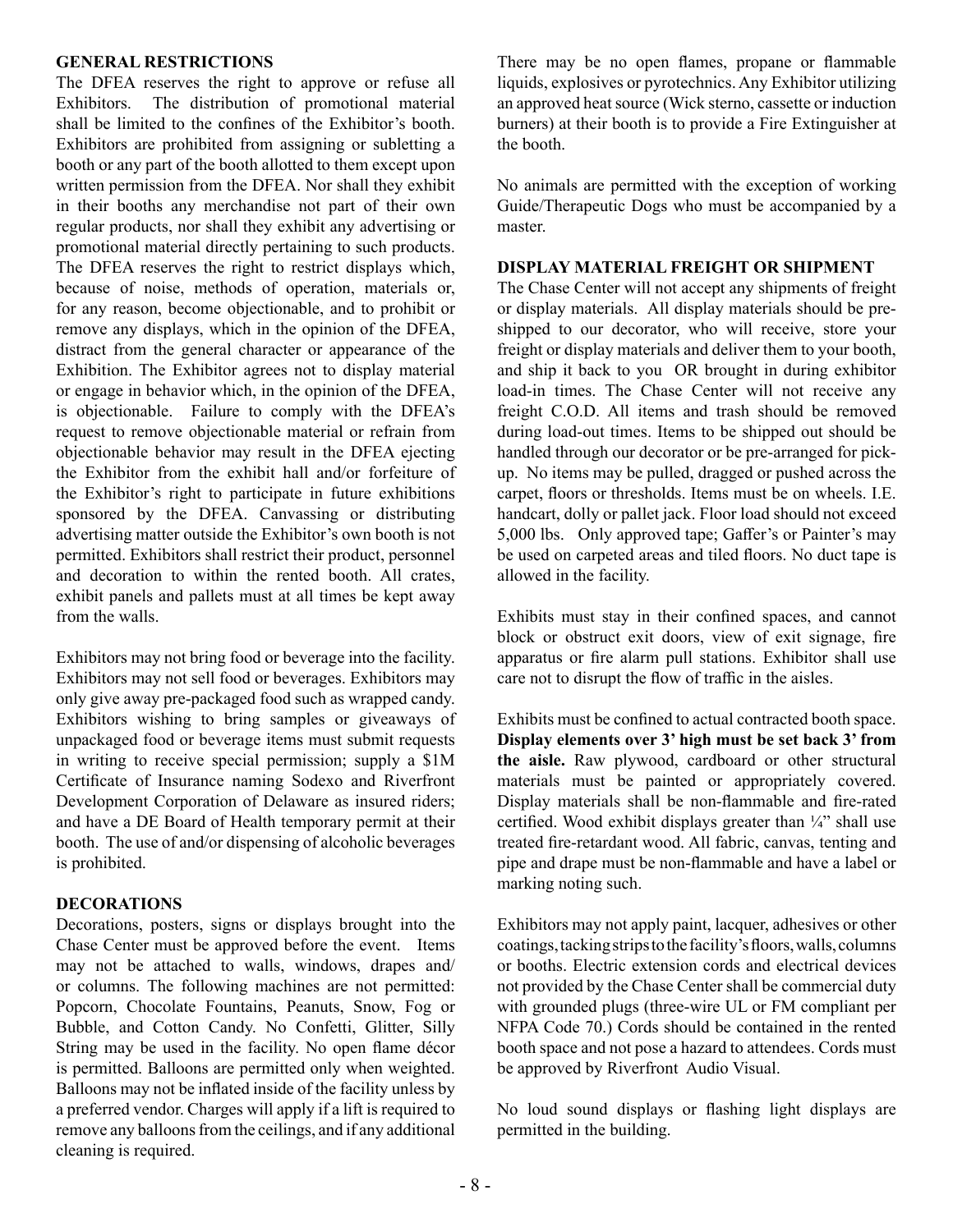#### **ARRANGEMENTS OF EXHIBITS**

Standard linear booth backgrounds and side rails, decorated with draperies and uniform identification sign, 6' covered table and two chairs are provided without charge. Booth backgrounds are eight feet in height, and divider rails are 36 inches in height. In the area of five feet forward from the rear background of each booth, display material may be placed up to a height not to exceed eight feet from the building floor. In any portion of the booth beyond five feet from the rear background of the booth, all parts of the exhibit shall be placed not to exceed the height of the rail, which is 36 inches from the building floor. Endcap booth configurations are not permitted. Exhibits not conforming to these specifications, or which, in design, operation, or are otherwise found objectionable in the opinion of the DFEA, will be prohibited. The above restrictions do not apply to island areas. Any part of the exhibit, which does not lend itself to an attractive appearance, such as unfinished side or end panels, must be draped at the Exhibitor's expense. The floor of all booth space is required to be fully carpeted. Management reserves the right to have such finishing done, billing the Exhibitor for charges incurred. All exposed parts of a display must be finished so as not to appear objectionable to other Exhibitors. **Please note that exhibits will be located in Governors Hall, which is carpeted.** The DFEA reserves the right, in the best interest of the exhibition, to relocate booths in areas other than those selected by Exhibitors.

#### **BADGES/BOOTH WORKERS**

Two complimentary conference registration or four complimentary limited access exhibitor badge registrations will be included with each 10 x 8 standard booth rented.

Exhibitors are permitted four limited access exhibit badges per booth at \$225 each for Delaware Bankers Association members and \$450 for non-members. Additional workers must be registered at the member or non-member exhibitor rate for conference.

#### **CONFERENCE ATTENDEE REGISTRATION LIST**

Exhibitors will receive a pre-conference attendee list approximately three weeks prior to conference, as well as a post-conference attendee list approximately three weeks after conference. The attendee list will include names and addresses. Exhibitors may contact registrants no more than once pre and once post-conference by mass communication. The attendee list furnished to Exhibitor by the DFEA is solely for purpose of the one-time pre and one-time post conference direct mailing. The attendee list shall not be reused, copied, transferred, electronically reproduced, sold or incorporated in any way into any mailing or other list or data base maintained by Exhibitor.

#### **OFFICIAL EXHIBITS DECORATOR**

An official decorator has been selected by the Association to coordinate all efforts in regard to the exhibition. The exhibit decorator is: Main Line Expo, 200 Schell Lane, Suite 204, Phoenixville, PA 19460, T# 610-265-6200, F#610-265-4606, lisa@mainlineexpo.com. Main Line Expo is responsible for furniture rental, space decorations, installation and dismantling of exhibits, labor, drayage services, cleaning and signs.

#### **INSTALLATION AND DISMANTLING OF EXHIBITS**

The Exhibit area will be available for exhibit installation on Monday, October 17, 2022 from 2:00 p.m. to 8:00 p.m.. **Assembly must be completed by 8:00 p.m. on Monday, October 17, 2022.** If assembly of any exhibit has not started by 8:00 p.m. on Monday, October 17, 2022, the DFEA shall order the exhibit to be assembled and the Exhibitor will be responsible for payments incurred. All exhibits must be operational by Tuesday, October 18, 2022 at 7:30 a.m. After 7:30 a.m. on October 18, 2022, no installation work will be permitted without special permission of the DFEA. Dismantling of exhibits may begin no earlier than 3:30 p.m. on Wednesday, October 19, 2022. Any Exhibitor who dismantles their booth prior to the posted move-out hours will not be eligible to exhibit with the DFEA the following year. Exhibitors will be notified in advance should there be any changes to this schedule.

#### **DISABILITY PROVISIONS**

Exhibitor represents and warrants 1) that its exhibit will be accessible to the full extent required by law, 2) that its exhibit will comply with the American Disabilities Act (ADA) and with any regulations implemented by ADA, and 3) that it shall indemnify and hold DFEA, and Delaware Bankers Association harmless from and against any and all claims and expenses, including attorney's fees and litigation expenses that may be incurred by or asserted against the DFEA, and Delaware Bankers Association, its officers, directors, agents or employees on the basis of the Exhibitor's breach of this paragraph or non-compliance with any of the provisions of ADA.

#### **SCHEDULE**

Scheduled exhibit hall hours are as follows, but could be subject to change:

**Exhibitor Set-up:** Monday, October 17<sup>th</sup>, 2:00 - 8:00 p.m. **Exhibit Hours – Tuesday, October 18th 7:45 a.m. – 8:30 a.m. – Continental Breakfast with Exhibitors 10:00 a.m. – 10:20 a.m. – Break with Exhibitors 11:50 a.m. – Noon – Break with Exhibitors**

**12:00 p.m. - 12:45 p.m. - Lunch** 

**1:45 p.m. -2:00 p.m. – Break with Exhibitors**

**3:00 p.m. – 3:15 p.m. – Break with Exhibitors**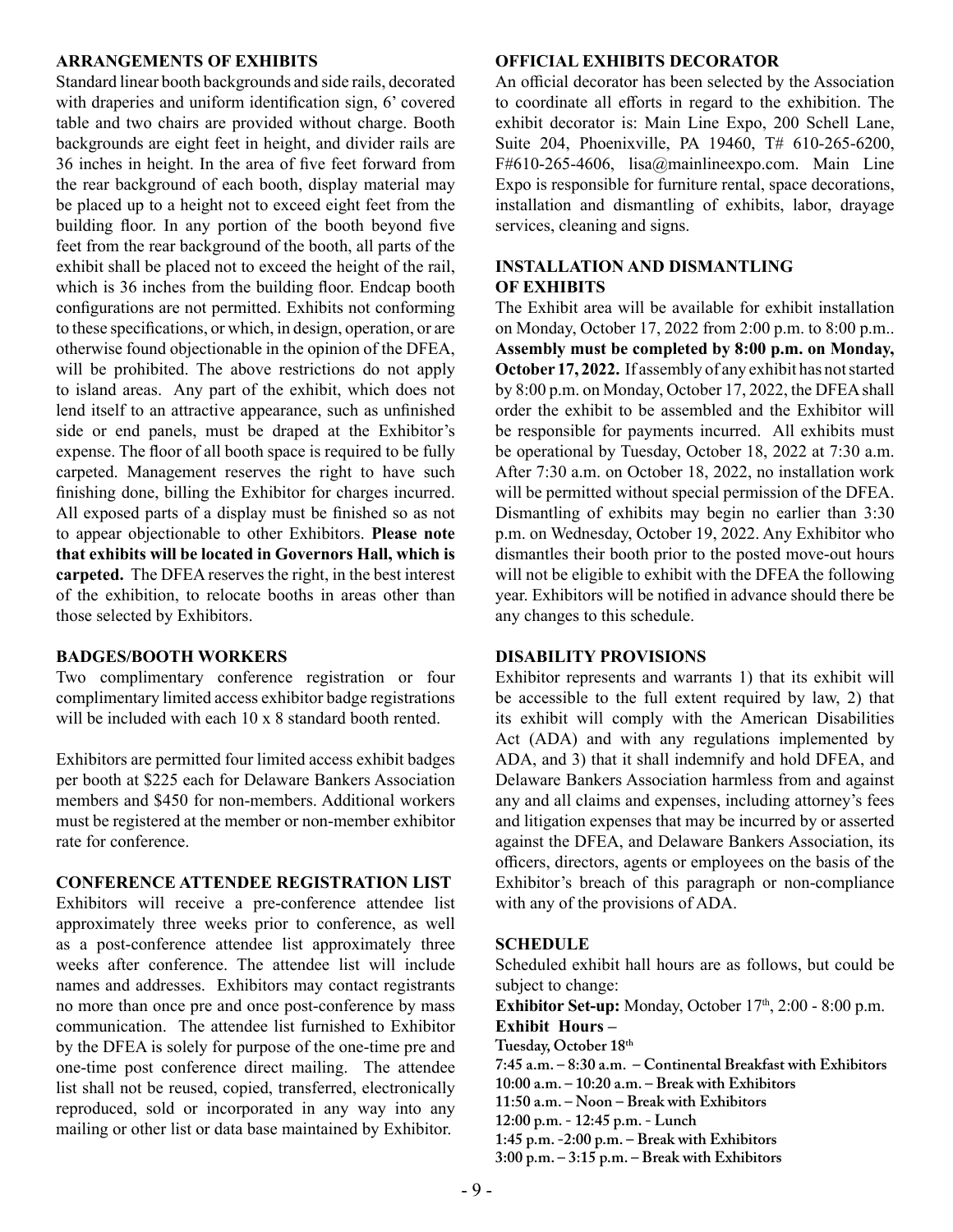$4:15$  p.m.  $-4:30$  p.m.  $-$  Break with Exhibitors  $6:00$  p.m.  $-7:00$  p.m.  $-$  Reception with Exhibitors

Wednesday, October 19th

| 7:15 a.m. $-8:00$ a.m. $-$ Continental Breakfast with Exhibitors |
|------------------------------------------------------------------|
| $9:30$ a.m. $-9:45$ a.m. $-$ Break with Exhibitors               |
| $10:45$ a.m. $-11:00$ a.m. $-$ Break with Exhibitors             |
| $12:00$ p.m. $-1:00$ p.m. $-$ Lunch with Exhibitors              |
| $2:00$ p.m. $-2:15$ p.m. $-$ Break with Exhibitors               |
| $3:15$ p.m. $-3:30$ p.m. $-$ Break with Exhibitors               |
|                                                                  |

**Exhibitor Dismantle:** Wednesday, October 19, 3:30 p.m. – 7:00 p.m.

#### **FREIGHT**

The Chase Center on the Riverfront will not accept any shipments of freight from exhibiting companies. At least 60 days in advance of the exhibition, DFEA will supply Exhibitors with an address to which all freight shipments should be directed. All Exhibitors are responsible for breaking down boxes/cartons/crates that need to be disposed and removed to either a designated area or by utility personnel. Dumpsters are located outside the Security Entrance for all waste. The facility should be left broom swept.

#### **LIMITATION OF LIABILITY**

The DFEA, Delaware Bankers Association, its service contractors, the Chase Center and any of the officers, agents, staff members or directors of any of the same will not be responsible for any loss, injury or damage, including that by fire or theft, which may occur to an Exhibitor or to its agents, employees or invitees, or to its or their property or wares arising from any cause whatsoever, prior, during or subsequent to the period of this exhibit. Each Exhibitor, by signing a contract to exhibit, expressly understands that it releases the DFEA, Delaware Bankers Association from, and agrees to indemnify the DFEA, Delaware Bankers Association against, any and all claims for any loss, injury or damage.

#### **INSURANCE/SECURITY**

Exhibitors shall maintain and provide the following insurance coverage: **Worker's Compensation Insurance** or self-insurance compliance with any applicable labor codes, acts, laws or statues, state or federal where Customer performs work. Employer's liability insurance coverage required is \$1,000,000. **Commercial General Liability** coverage shall be no less than \$1,000,000 naming the Delaware Financial Education Alliance, Delaware Bankers Association, Sodexo and the Riverfront Development Corporation as the insured riders. Exhibitors wishing to insure their materials, goods and/or wares on display in the exhibit against theft, damage by fire, accident loss or liability of any kind must do so at their own expense. The DFEA will provide security guard service throughout the exhibits, including the official periods of installation and dismantling. The furnishing of such services is in no case to be understood or interpreted by Exhibitors as guaranteeing them against loss or theft of any kind.

#### **INDEMNITY**

Exhibitor hereby covenants and agrees to indemnify, defend, save and hold the DFEA, Delaware Bankers Association, Chase Center, Chase Center parent and the preceding entities, subsidiaries and affiliates, and their directors, officers, agents and employees, free, clear and harmless from and against any and all liabilities, losses, costs, expenses (including reasonable attorney fees), judgments, claims, claims of copyright infringement, administration of claims, liens and demands of any kind whatsoever caused by, resulting from, other than the negligence or willful misconduct of the DFEA, or in any way connected with Exhibitor's acts, omissions or negligence, or the acts, omissions or negligence of Exhibitor's agents, contractors, employees, members or attendees in connect with the Exhibitor's use of the Chase Center and Exhibitor's breach of any Agreement or any of Exhibitor's representations contained therein.

#### **LICENSING FEES**

Exhibitors are responsible for paying all licensing and royalty fees that may be due as a result of exhibitor's use of any copyrighted materials in its booth. This especially applies to music license fees for live, record or mechanical music used in videotapes, or otherwise that are due to ASCAP, BMI or other copyright owners. In the event that the DFEA is sued for, held liable for, or pays any such fees, the exhibitor shall be liable to the DFEA for all amounts paid including costs and expenses, such as attorney's fees.

**Delaware Financial Education Alliance P.O. Box 494 Dover, DE 19903-0494 (attn: Corinne Stayton) T# 302-678-8600 F#302-678-5511 corinne.stayton@debankers.com www.debankers.com**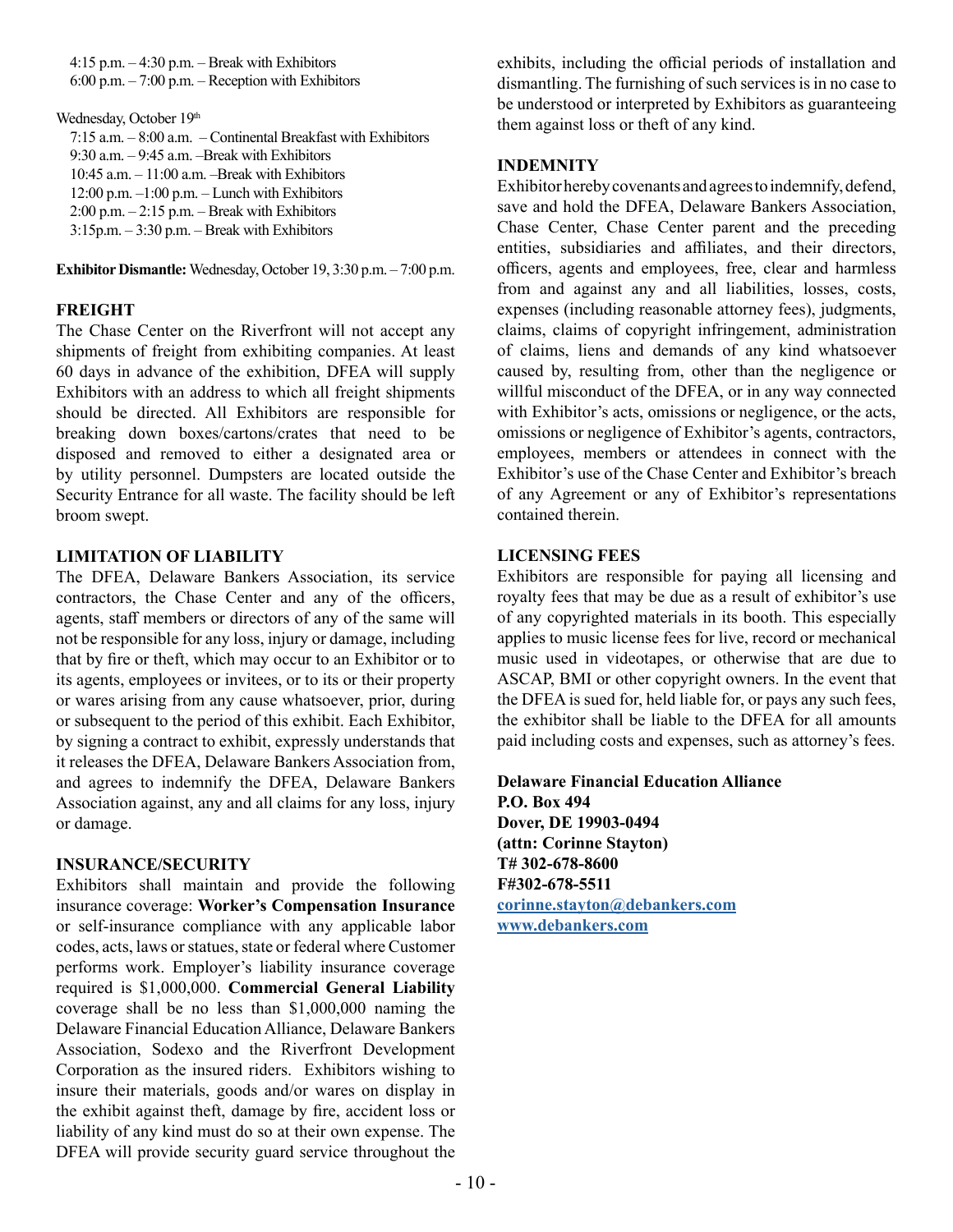I acknowledge I have read and understand all of the terms and conditions for the Delaware Financial Education Alliance's 17<sup>th</sup> Annual Delaware Trust Conference stated herein and agree to comply with these and any other rules and regulations DFEA may decide to apply.

| Company Name                                                                                                                                                      |  |  |                                                                                                              |  |
|-------------------------------------------------------------------------------------------------------------------------------------------------------------------|--|--|--------------------------------------------------------------------------------------------------------------|--|
|                                                                                                                                                                   |  |  |                                                                                                              |  |
|                                                                                                                                                                   |  |  |                                                                                                              |  |
|                                                                                                                                                                   |  |  | $City$ $City$ $Size$                                                                                         |  |
|                                                                                                                                                                   |  |  |                                                                                                              |  |
|                                                                                                                                                                   |  |  |                                                                                                              |  |
| Title                                                                                                                                                             |  |  |                                                                                                              |  |
|                                                                                                                                                                   |  |  |                                                                                                              |  |
|                                                                                                                                                                   |  |  |                                                                                                              |  |
| $\text{Title}$                                                                                                                                                    |  |  |                                                                                                              |  |
|                                                                                                                                                                   |  |  |                                                                                                              |  |
| Payment:   Check (payable to Delaware FEA)                                                                                                                        |  |  |                                                                                                              |  |
|                                                                                                                                                                   |  |  | Payment may also be made by VISA, MasterCard, or Discover by providing the following information:            |  |
|                                                                                                                                                                   |  |  | VISA     MasterCard     Discover                                                                             |  |
|                                                                                                                                                                   |  |  |                                                                                                              |  |
| Amount to be paid (Members: \$2,595/Non-Members: \$3,595,                                                                                                         |  |  |                                                                                                              |  |
|                                                                                                                                                                   |  |  | minus sponsor discount where applicable - see p. 5) $\frac{1}{2}$                                            |  |
| Signature                                                                                                                                                         |  |  |                                                                                                              |  |
|                                                                                                                                                                   |  |  |                                                                                                              |  |
|                                                                                                                                                                   |  |  |                                                                                                              |  |
|                                                                                                                                                                   |  |  | Companies from whom you wish separation, when possible _________________________                             |  |
| email corinne.stayton@debankers.com or postal mail. Postal mail,<br>including payments, should be sent to: P.O. Box 494, Dover, DE 19903. (attn: Corinne Stayton) |  |  | Complete, sign and submit to Corinne Stayton at the DE Financial Education Alliance offices in Dover, DE via |  |
| ASSOCIATION USE ONLY: Assigned _____________ Amount: ______________ Date: _____________                                                                           |  |  |                                                                                                              |  |
| Name:                                                                                                                                                             |  |  |                                                                                                              |  |